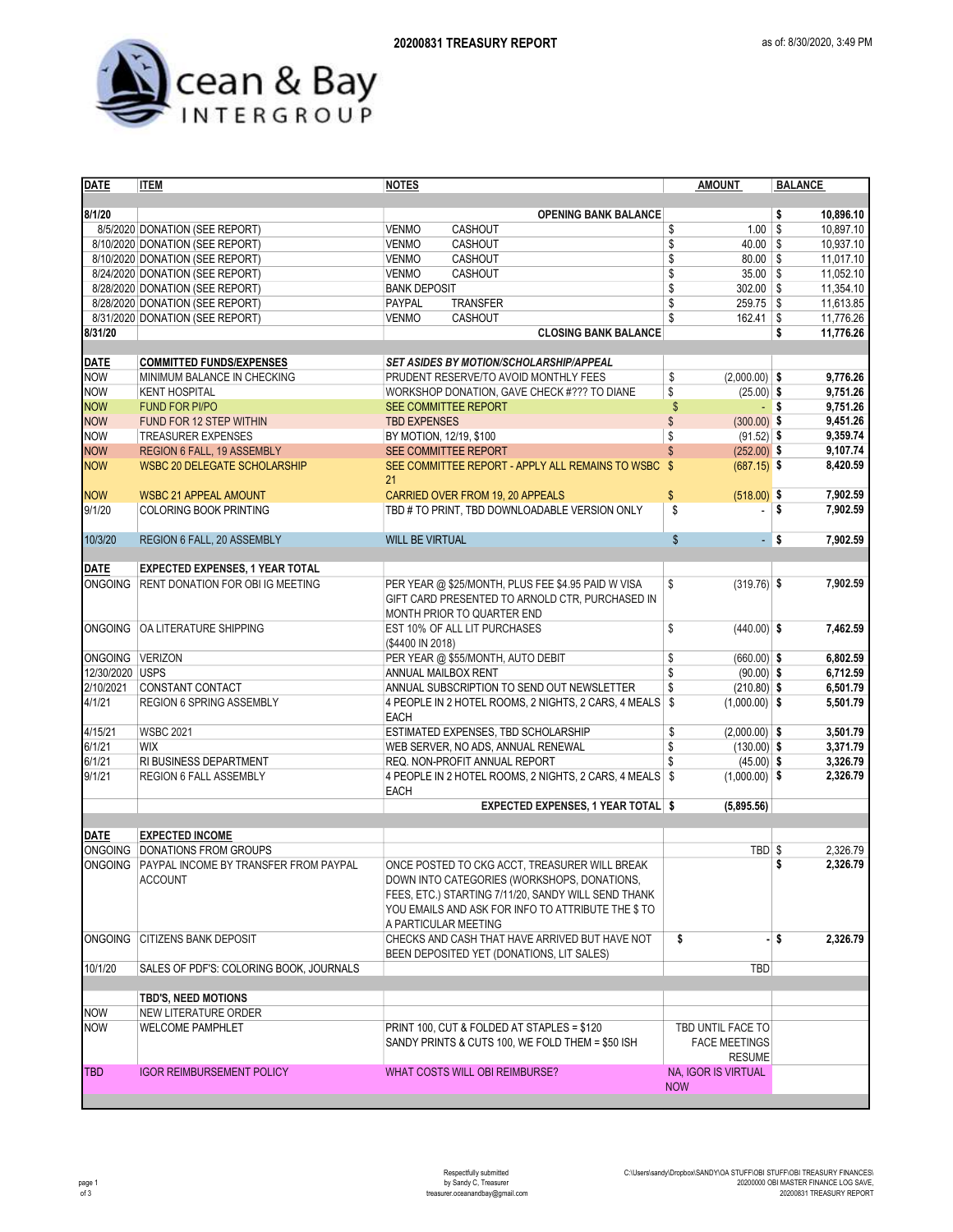

| DATE <b>ITEM</b>  |                                                                   | <b>NOTES</b>                                                                  |    | <b>AMOUNT</b>  |                                              |     | <b>BALANCE</b> |
|-------------------|-------------------------------------------------------------------|-------------------------------------------------------------------------------|----|----------------|----------------------------------------------|-----|----------------|
| 1/1/19 PIPO       |                                                                   |                                                                               |    |                | <b>FUNDED BY MOTION 6/18 \$</b>              |     | 58.00          |
|                   | 1/31/19 FUND FOR PI/PO                                            | last funded by motion, 1/19                                                   | \$ | 500.00         |                                              | \$  | 558.00         |
|                   | 3/31/19 EXPENSE                                                   | TBD, CHECK W JAY                                                              | \$ | (48.76)        |                                              | \$  | 509.24         |
|                   | 3/31/19 EXPENSE                                                   | TBD, CHECK W JAY                                                              | \$ | (122.38)       |                                              | \$  | 386.86         |
|                   | 3/31/19 EXPENSE                                                   | TBD, CHECK W JAY                                                              | \$ | (2.06)         |                                              | \$  | 384.80         |
|                   | 3/31/19 EXPENSE                                                   | TBD, CHECK W JAY                                                              | \$ | (68.80)        |                                              | \$  | 316.00         |
|                   | 6/5/2019 BANK DEPOSIT                                             | REGION 6 GRANT FOR PI/PO                                                      | \$ | 1,200.00       |                                              |     | \$1,516.00     |
| 8/19/2019 O A INC |                                                                   | PI/PO LITERATURE ORDER                                                        | \$ | (378.00)       |                                              |     | \$1,138.00     |
|                   | 505-891-2664 NM<br>5198                                           |                                                                               |    |                |                                              |     |                |
| 8/19/2019 O A INC |                                                                   | PI/PO LITERATURE ORDER                                                        | \$ | (767.20)       |                                              | \$  | 370.80         |
|                   | 5198<br>505-891-2664 NM                                           |                                                                               |    |                |                                              |     |                |
|                   |                                                                   |                                                                               |    |                |                                              |     |                |
|                   | 9/5/2019 DRI*PRINTING SERVI888-888-4211 CA PI/PO PRINTING ORDER   |                                                                               | \$ | (113.98)       |                                              | \$  | 256.82         |
|                   | 10/10/2019 JAY GALLIGAN                                           | TBD, CHECK W JAY                                                              | \$ | (67.36)        |                                              | \$  | 189.46         |
|                   | (TOTAL FOR CK #2027 = 264.20)                                     |                                                                               |    |                |                                              |     |                |
|                   | 10/10/2019 JAY GALLIGAN                                           | PI/PO REIMBURSE JAY FOR LABELS & ACRYLIC DISPLAYS                             | \$ | (196.84)       |                                              | \$  | (7.38)         |
|                   | (TOTAL FOR CK #2027 = 264.20)                                     |                                                                               |    |                |                                              |     |                |
|                   | 11/20/2019 EXCHANGE FEE                                           | PI/PO EXPENSE                                                                 | \$ | (2.00)         |                                              | \$  | (9.38)         |
|                   | 11/20/2019 APP QR CODE GENERABIELEFELD                            | <b>PI/PO EXPENSE</b>                                                          | \$ | (66.51)        |                                              | \$  | (75.89)        |
| 1/1/19 PIPO       |                                                                   | TOTAL EXPENSES, EXCL SCHOLARSHIP \$                                           |    | (1,833.89)     | <b>REMAINING FUNDS</b>                       | -\$ | (75.89)        |
|                   |                                                                   |                                                                               |    |                | (NEED MOTION, AND OR 2020 R6                 |     |                |
|                   |                                                                   |                                                                               |    |                | <b>SCHOLARSHIP)</b>                          |     |                |
|                   |                                                                   |                                                                               |    |                |                                              |     |                |
|                   | 1/1/19 REGION 6 FALL ASSEMBLY 2019                                |                                                                               |    |                | <b>SET ASIDE \$</b>                          |     | 600.00         |
|                   | 9/23/2019 DENNY'S #9394 Albany<br><b>NY</b>                       | <b>REGION 6 FALL ASSEMBLY EXPENSE</b>                                         | \$ | (28.49)        |                                              | \$  | 571.51         |
|                   | <b>NY</b><br>9/23/2019 RED LION ALBANY                            | 9763 KARA/SANDY HOTEL ROOM, 2 NIGHTS                                          | \$ | (225.72)       |                                              | \$  | 345.79         |
|                   |                                                                   |                                                                               |    |                |                                              |     |                |
|                   | 9/23/2019 WHOLEFDS ABN #10 1ALBANY                                | NY MEALS                                                                      | \$ | (7.57)         |                                              | \$  | 338.22         |
|                   | 9/23/2019 RED LION ALBANY<br><b>NY</b>                            | 5198 MEALS                                                                    | \$ | (7.56)         |                                              | \$  | 330.66         |
|                   | 9/23/2019 CHILI'S COLONIE COLONIE<br><b>NY</b>                    | <b>MEALS</b>                                                                  | \$ | (44.02)        |                                              | \$  | 286.64         |
|                   | 10/3/2019 SANDY CURRY                                             | R6 FALL ASSEMBLY REIMBURSE SANDY FOR MILEAGE,                                 | \$ | (139.18)       | 2026                                         | -S  | 147.46         |
|                   |                                                                   | <b>TOLLS</b>                                                                  |    |                |                                              |     |                |
|                   | 10/10/2019 JAY GALLIGAN (TOTAL FOR CK #2027                       | R6 FALL ASSEMBLY REIMBURSE JAY FOR LUNCH TICKET                               | \$ | (319.76)       | 2027                                         | \$  | (172.30)       |
|                   | $= 264.20$                                                        |                                                                               |    |                |                                              |     |                |
|                   | 10/16/2019 CHUCK FARMER                                           | R6 FALL ASSEMBLY REIMBURSE CHUCK FOR JAY HOTEL                                | \$ | (56.43)        | 2025                                         | \$  | (228.73)       |
|                   |                                                                   | ROOM. 1 NIGHT                                                                 |    |                |                                              |     |                |
|                   | 8/30/20 REGION 6                                                  | REIMBURSE OBI FOR KARA SAT NIGHT HOTEL, PARTIAL                               | \$ | 90.43          |                                              |     | \$(138.30)     |
|                   |                                                                   | <b>MILEAGE</b>                                                                |    |                |                                              |     |                |
|                   | 12/30/20 DIANE COSTA                                              | REIMBURSE MILEAGE, HOTEL 1 NIGHT                                              | \$ | (252.00)       | tbd, need Diane's Expense Report \$ (390.30) |     |                |
|                   | 2/10/21 REGION 6 FALL ASSEMBLY 2019                               | <b>TOTAL EXPENSES &amp; REIMBURSEMENTS \$</b>                                 |    |                |                                              |     |                |
|                   |                                                                   |                                                                               |    | (990.30)       | REMAINING FUNDS \$ (390.30)<br>(NEED MOTION) |     |                |
|                   |                                                                   |                                                                               |    |                |                                              |     |                |
|                   |                                                                   |                                                                               |    |                |                                              |     |                |
|                   | 10/3/20 REGION 6 FALL ASSEMBLY 2020                               | <b>NA. ASSEMBLY WILL BE VIRTUAL</b>                                           |    |                | <b>SET ASIDE \$</b>                          |     |                |
|                   |                                                                   |                                                                               |    |                |                                              |     |                |
|                   | 1/1/19 WSBC 2020                                                  |                                                                               |    |                | <b>BALANCE \$</b>                            |     | 367.35         |
|                   |                                                                   |                                                                               |    |                | <b>FROM LAST YEAR'S APPEAL</b>               |     |                |
|                   | 1/1/2020 WSBC SCHOLARSHIP FROM REGION                             | AWARD CONFIRMED BY EMAIL FROM R6, 10/24/19,                                   | \$ |                | 1,000.00 RECEIVED                            |     | \$1,367.35     |
|                   | $6\phantom{1}$                                                    | EXPENSE REPORT DUE 5/2/20 TO REGION 6 AFTER WSBC                              |    |                |                                              |     |                |
|                   |                                                                   |                                                                               |    |                |                                              |     |                |
| 1/13/2020 O A INC | 505-891-2664 NM                                                   | 9 WSBC 20 REG FEE                                                             | \$ | (149.00) SPENT |                                              |     | \$1,218.35     |
|                   |                                                                   | 1/14/2020 NATIONWIDE87797090877-970-9059 RI WSBC 20 EXPENSE: FLIGHT INSURANCE | \$ |                | (72.24) SPENT, NOT REFUNDABLE                |     | \$1,146.11     |
|                   | 1/14/2020 SOUTHWEST 526215800-435-9792 TX WSBC 20 EXPENSE: FLIGHT |                                                                               | S  |                | (137.00) SPENT, NOT REFUNDABLE               |     | \$1.009.11     |
|                   | 1/14/2020 SOUTHWEST 526215800-435-9792 TX WSBC 20 EXPENSE: FLIGHT |                                                                               | \$ |                | (450.96) SPENT, NOT REFUNDABLE               | \$  | 558.15         |
|                   | 3/31/2020 WSBC 2020 APPEAL LETTER                                 | RECEIVED SO FAR                                                               | \$ |                | 518.00 RECEIVED                              |     | \$1,076.15     |
| ONGOING O A INC   |                                                                   |                                                                               | \$ |                |                                              |     |                |
|                   |                                                                   | REFUNDED WSBC REG FEE DUE TO CANCELATION                                      |    | $\mathbf{r}$   | 129.00 RECEIVED, REFUND FOR CANCELLED EVENT  |     | \$1,205.15     |
| ONGOING HOTEL     |                                                                   | <b>EVENT CANCELLED</b>                                                        | \$ |                | <b>NOT USED</b>                              |     | \$1,205.15     |
|                   | 4/1/2020 ADDL EXPENSES                                            | NO ADDL EXPENSE PER KARA                                                      | \$ | $\sim$         | NO ADDL EXP AS EVENT WAS CANCELLED           |     | \$1,205.15     |
|                   | 6/30/2020 WSBC SCHOLARSHIP FROM REGION                            | RETURN? OR ROLLOVER TO 2021? TBD                                              | S  |                | - WAS \$1000, NOT REQUIRED TO RETURN IT,     |     | \$1,205.15     |
|                   | 6                                                                 | SUBTRACT AIRFARE AND RETURN BALANCE?                                          |    |                | USE FOR WSBC 21 INSTEAD                      |     |                |
|                   | <b>WSBC 2020</b>                                                  | <b>TOTAL EXPENSES. \$</b>                                                     |    | (680.20)       | REMAINING IN FUND, \$1,205.15                |     |                |
|                   |                                                                   | <b>EXCL SCHOLARSHIP</b>                                                       |    |                | <b>SET ASIDE FOR 2021</b>                    |     |                |
|                   |                                                                   |                                                                               |    |                |                                              |     |                |